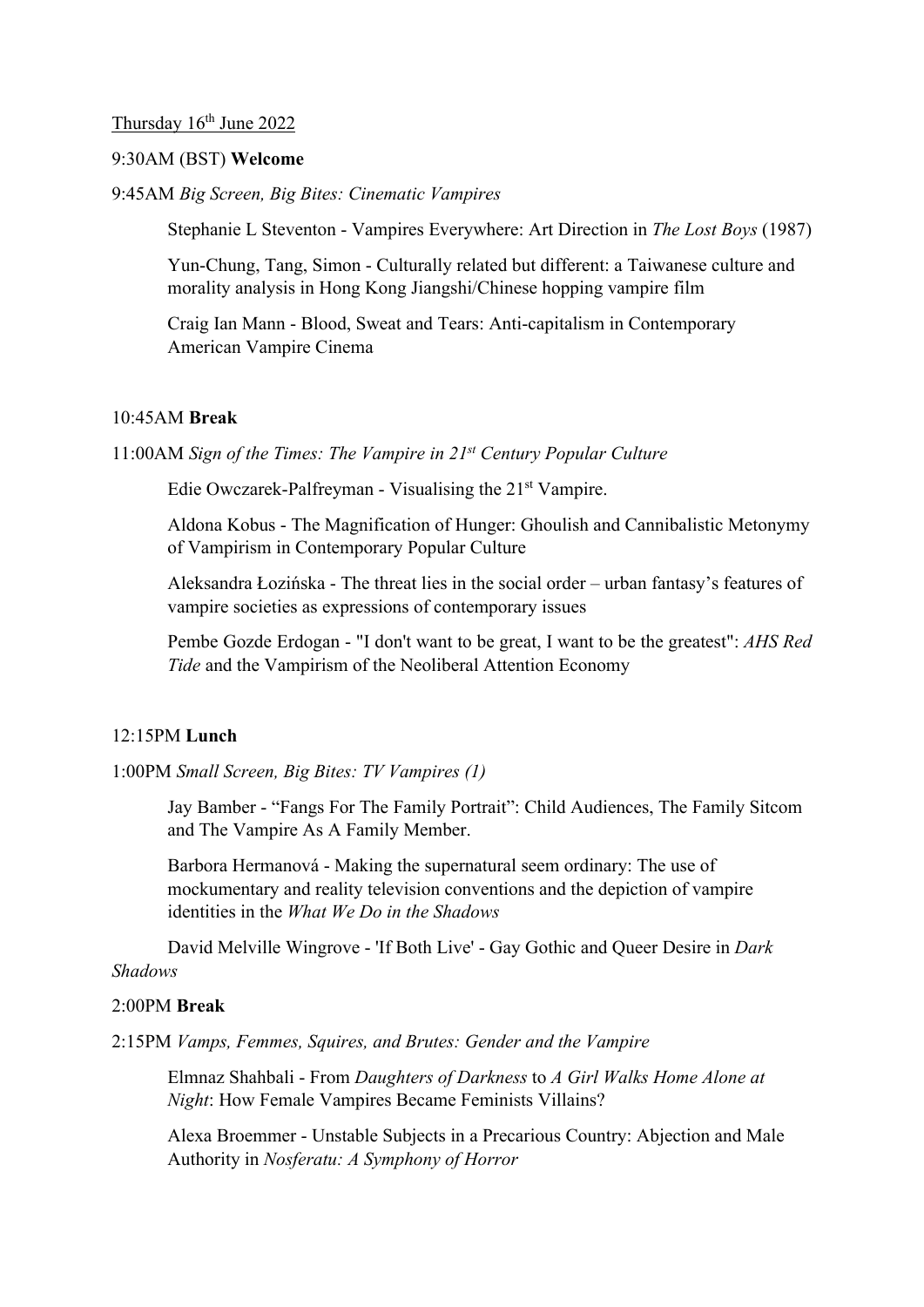Edurne Larumbe Villarreal - Inhabiting the female vampire: An approximation to the archetype's iconography through its feminist resiginification in *Jennifer's Body* and *A Girl Walks Home Alone At Night*

## 3:15PM **Break**

3:30PM *'I will be the Vampire Lestat for all to see. A symbol, a freak of nature': Vampirism and Cultural Anxieties* 

Peyton Wahl - The Monstering of the Mentally Ill: Nineteenth-Century Psychiatry and the Psychic Vampire

Rafael Franco - Monstrous Cartographies: Examining Queer Space, Time, and Place in Bram Stoker's *Dracula*

Jan Čapek - Two Centuries of the Vampire: Toward and Against the Commodification of Anxiety

Melody McMullan and Cassidy Rempel - The Way You Are, Forever: Vampirism as a Potential Framework to Challenge Harmful Fat Ideologies

# 4:45PM **Break**

5:00PM *Keynote 1 -* Stacey Abbott - "All I could see was a shadow": the Legacy of *Nosferatu*  and the female vampire

# Friday 17<sup>th</sup> June 2022

9:30AM *Shapeshifting Beasts: Adaption and Evolution of Vampiric Media* 

Eric Parisot - Jane Austen, Post-Millennial Vampire

Steve Halfyard - Dracula Retold: Music and the Sympathetic Vampire

Ido Lewit - Embalming the Undead: Media, the Killing of Vampires, and the Cinematic Adaptations of Stoker's Novel

Lauryn Green - The Reclamation of Jewish Vampires in Popular Culture: Case Study – Simon Lewis in Cassandra Clare's Shadowhunters Chronicles series

### 10:45AM **Break**

11:00AM *Tracing the Veins: Vampires Tradition and Folklore* 

Michael Dunn - FROM THE GRAVE TO THE WOODS TO EVERYWHERE. GRAVEYARD POETRY, THE WOMAN IN THE WOODS, AND FATAL TABOOS

Alessandra Serra - Sùrbiles. Women Vampire in Sardinia, from Legend to Screen.

Adam Dalton - Geo-political vampirism: how and why has Western literary scholarship appropriated and then re-mythologised the socio-historical origins of the vampire?